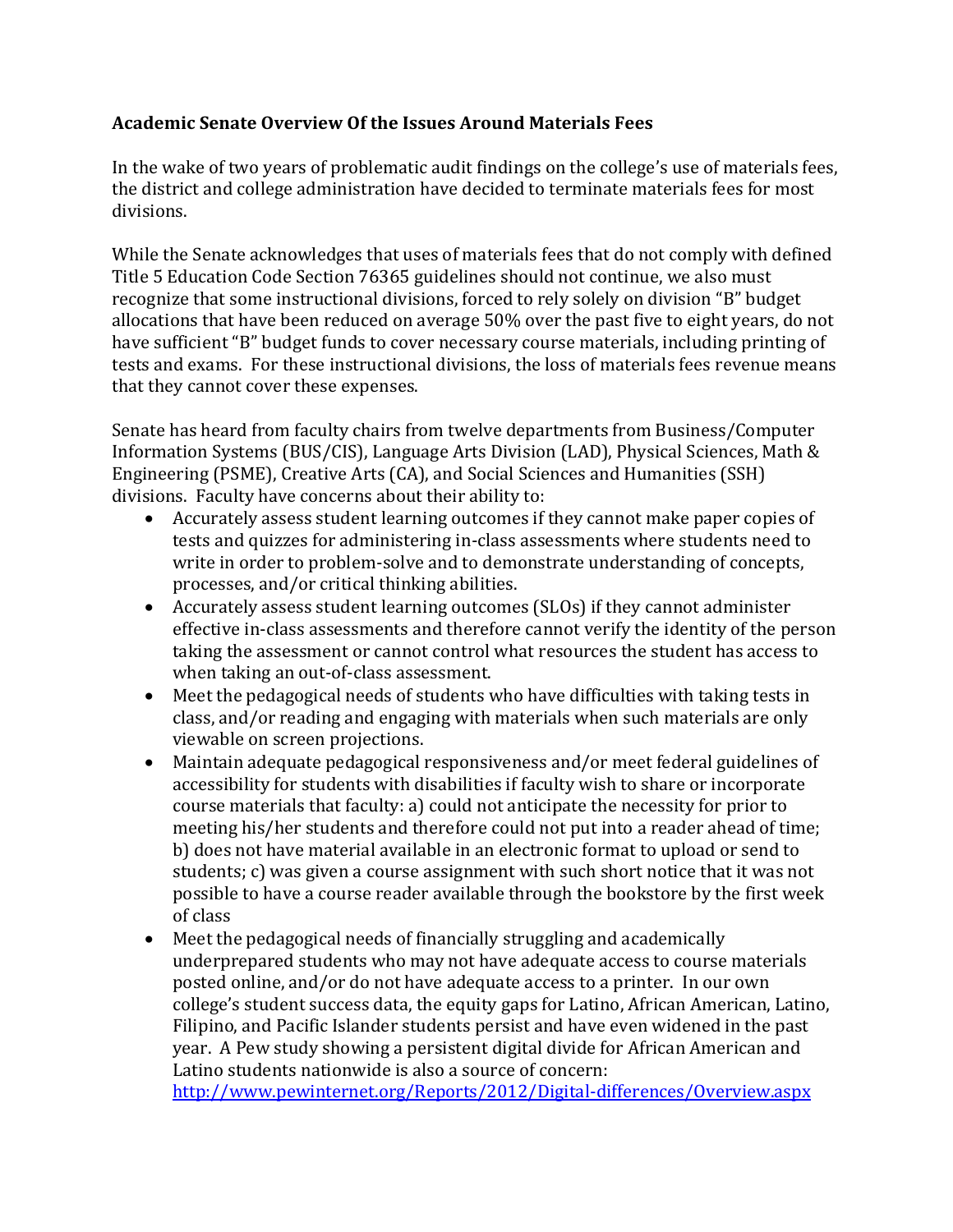[http://www.pewinternet.org/Reports/2012/Digital-differences/Main-](http://www.pewinternet.org/Reports/2012/Digital-differences/Main-Report/Internet-adoption-over-time.aspx)[Report/Internet-adoption-over-time.aspx](http://www.pewinternet.org/Reports/2012/Digital-differences/Main-Report/Internet-adoption-over-time.aspx)

 Maintain class enrollments if students feel burdened by extra responsibilities and costs to secure course materials that they may seek other colleges/alternatives to take the course

The Senate is not opposed to the alternatives that have been proposed for printing course materials, and joins efforts to encourage faculty to learn more about and use technologyenhanced means of delivering course content, such as Open Educational Resources. The Senate is co-sponsoring an OER faculty workshop on May 31, and President Karen Chow is co-facilitating that workshop with ICCE Director Cynthia Kaufman. It is also jointly organized with students from the Student Advocacy Group and Distance Learning staff.

However, recommending that faculty utilize alternatives such as Course Studio, Catalyst, and course readers sold through the Bookstore is not in itself an adequate solution to these problems, particularly the printing of tests and exams. It is not feasible to include tests and exams in readers, or provide them in electronic formats for in-class assessments, since the campus is not equipped with adequate numbers of computer classrooms for instruction

Thus, the Senate is compelled to act in the following ways:

- 1) Urge administrators to find, even in these extraordinarily difficult budget times, funds to enable instructional divisions to provide absolutely necessary course materials, including printed tests and exams, that cannot be charged to students.
- 2) Urge administrators to work with instructional areas to maintain materials fees for courses that have course materials which CAN be provided through materials fees
- 3) Urge ETS to expedite wi-fi access in ALL instructional classrooms (ideally, campuswide)
- 4) Encourage and assist where possible efforts to: increase the number of printing options for students; provide more affordable portable computers and tablets for sale in the Bookstore; purchase "class sets" of tablets that can be checked out to students for use in classes.
- 5) Request Campus Budget Committee to regularly review campuswide B Budget allocations and make recommendations to meet current needs
- 6) Senate will conduct a review or survey of faculty during 2013-14 academic year to assess the extent to which faculty are able to use alternatives to making class photocopies and what impacts switching to these alternatives have on overall student learning and success